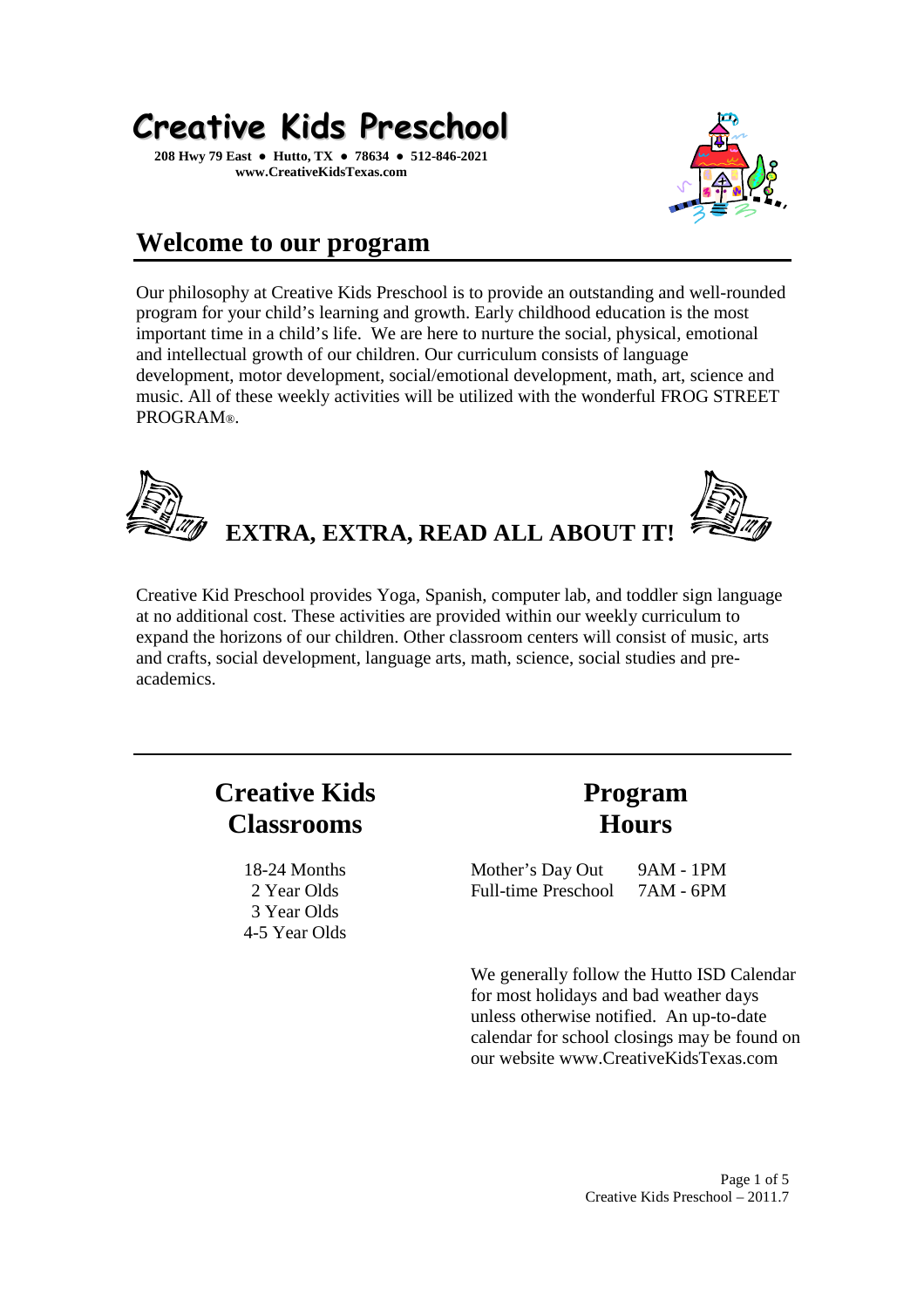

### **Tuition & Fees**

9AM – 1PM (MDO) 2 DAYS PER WEEK (TUESDAY AND THURSDAY) **\$190 / MONTH** 3 DAYS PER WEEK (MONDAY, WEDNESDAY AND FRIDAY) **\$265 / MONTH 5 DAYS PER WEEK (MONDAY-FRIDAY)** 

| $7AM - 6PM$ (Full Time)                        |                     |
|------------------------------------------------|---------------------|
| 2 DAYS PER WEEK (TUESDAY AND THURSDAY).        | <b>\$80 / WEEK</b>  |
| 3 DAYS PER WEEK (MONDAY, WEDNESDAY AND FRIDAY) | <b>\$120 / WEEK</b> |
| 5 DAYS PER WEEK (MONDAY-FRIDAY)                | <b>\$150 / WEEK</b> |
|                                                |                     |

We are open year-round and provide full curriculum and summer fun activities.

Non-refundable registration and supply fee: **\$150.00/yr.** 

Please provide **30 days notice** when withdrawing your child from our program or needing to change schedules/programs. Our school requires 30 days of paid tuition after notice is given in writing to the school staff, regardless of attendance. This notice allows us to balance the classroom enrollment as well as Teacher/Child ratios.

Monthly tuition is due by the  $5<sup>th</sup>$  of each month. A late charge of \$25 dollars will be added to your account if payment is made after the  $5<sup>th</sup>$ .

Weekly tuition is due on the Monday of each week unless prior arrangements are made. A \$25 late fee may be added if payments are not received on Monday. (Tuesday for Tues/Thurs students)

\*\*Absence from school due to illness, vacation, etc. will cause no exception in tuition due.

A minimum late fee of **\$10 per incident** will be assessed if children are not picked at their scheduled time. The late pick-up fee may be increased depending on circumstance. There is a **\$35 returned check fee for all NSF checks**. Declined Credit/Debit card payments will incur a \$25 processing fee.

Please place payment in the tuition drop-box and make checks payable to Creative Kids Preschool. Write your child's name on each check or payment method. For your convenience we also offer automatic withdrawal from your Credit or Debit card. Visa, MasterCard and Discover are accepted. A Credit Authorization form may be downloaded online at www.creativekidstexas.com/fees.htm

### **Documentation Requirements**

All forms that are giving at the time of registration will be due on the first day of school. Enrollment forms may also be downloaded from the Tuition page of www.creativekidstexas.com.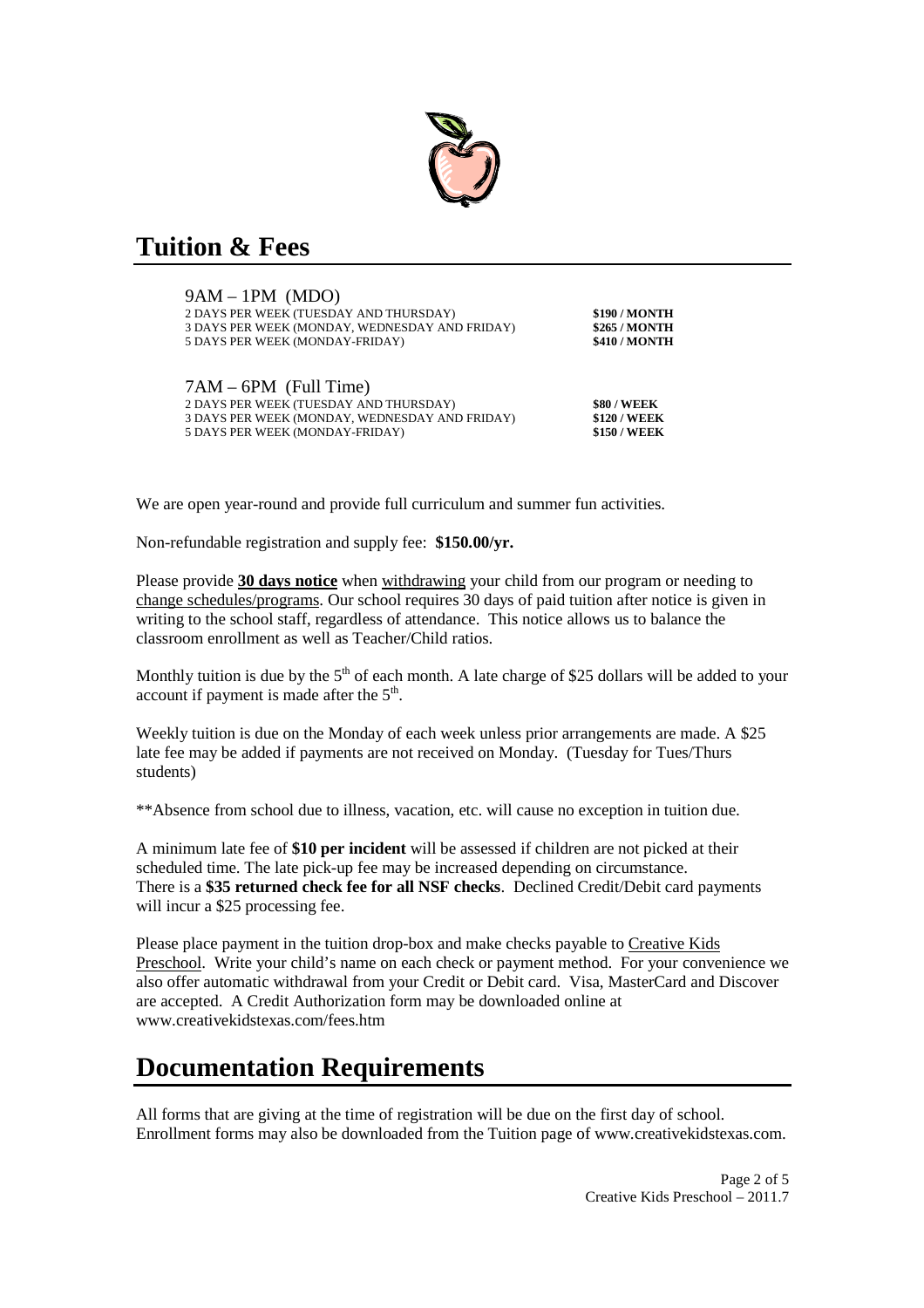### **Food**

Please provide a nutritious snack & drink and a lunch & drink for your child daily. All food and drink shall be labeled with your child name. Our school does not have the facilities to heat or refrigerate children's' food. It is the parent's responsibility to use hot or cold packs as necessary to keep the food at a safe temperature until it is served.

We will provide an afternoon snack and drink for full-time students.

## **Policies**

#### CLOTHING AND DIAPERS:

Please send a change of clothes in your child's bag daily in case of an accident. All children in diapers should bring a supply of diapers and wipes to leave at school. When we are getting low on your child's supply, your teacher will send a reminder home on your daily note.

#### OUTSIDE PLAY:

Please dress your child appropriately for the weather each day. We will be enjoying outside play, arts and crafts, picnics and other outside events (weather permitting).

#### VISITATION:

We have an open door policy for our parents and students. We encourage parents to come and visit at anytime.

#### FULL-TIME PRESCHOOL:

There is a daily rest or quite time for all full-time students. Please send a blanket or comfort item for your child.

#### HEALTH and SICKNESS:

We follow the strict guidelines set by the Department of Protective and Regulatory Services. Children may not be permitted at school with the following symptoms:

- -- Fever (child has to be fever free for 24 hours)
- -- Eye drainage with severe redness
- -- Vomiting and/or Diarrhea (free from these symptoms for 24 hours)
- -- Rash of any kind

These policies are to protect the spread of communicable diseases. Upon returning to school, a doctor's release note will be needed for chicken pox, measles, mumps, pneumonia, whooping cough or other contagious illnesses.

All parents will be notified of any emergency situation. Each child will be required to have an emergency medical care form on file.

All children who will be turning 4 will need to have a hearing and vision test by your doctor. This information will need to be provided to the office.

#### PROGRAM HOURS & PICK-UP:

Please be considerate of our staff by picking up your child at the agreed upon time. Late pickup fees will be assessed for noncompliance.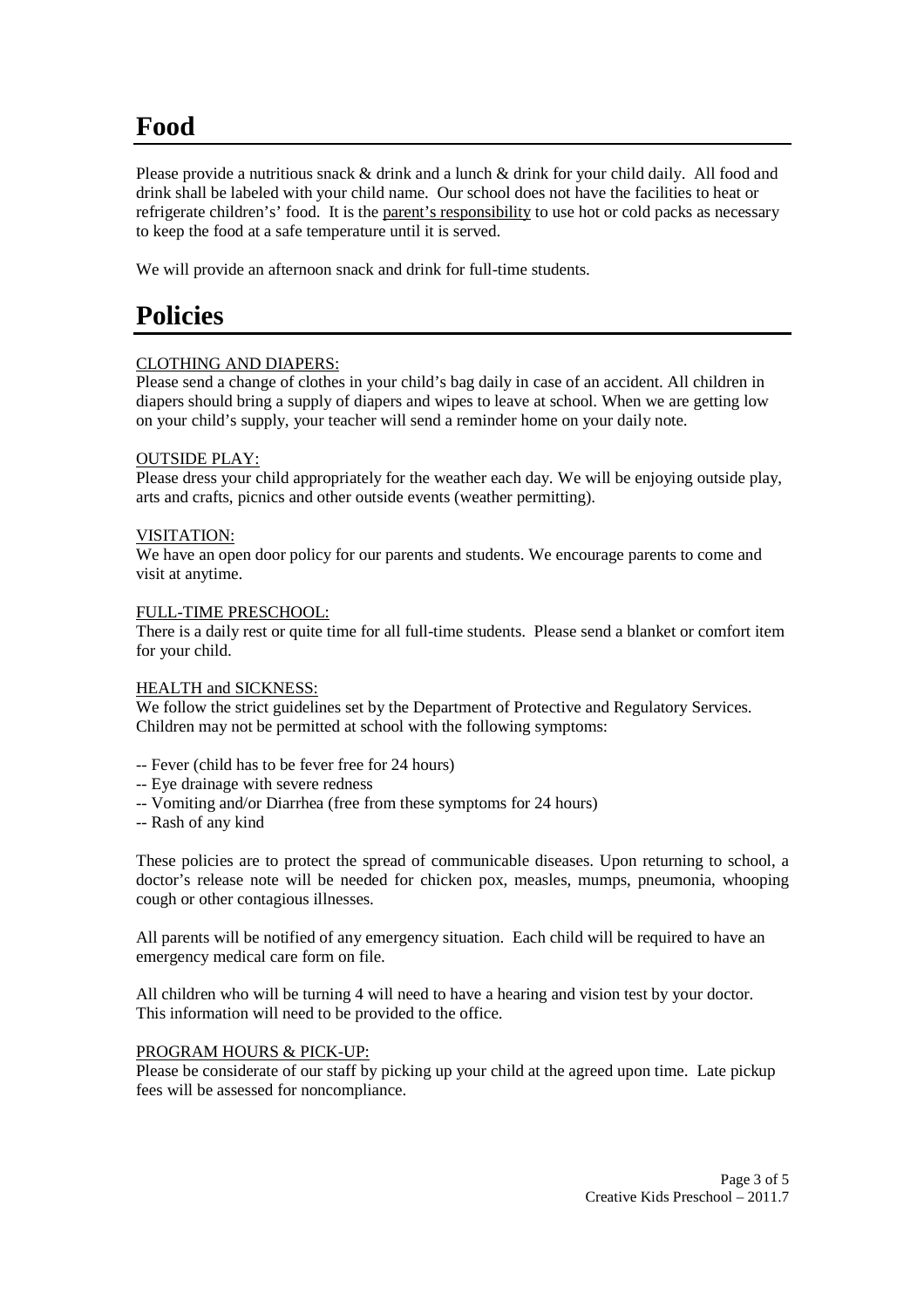## **Discipline**

The staff at Creative Kids Preschool use redirection as a positive approach to discipline. We use patience and love in setting limits to talk through situations as they come up.

## **Non-discrimination**

Creative Kids Preschool does not discriminate by race, color, national or ethnic origin.

# **Additional Information**

We welcome all Creative Kids families to participate in our group and family activities when they do come up. Your child's teacher and your director will keep you informed of all of the great things that are going on each month.

Creative Kids Preschool is a licensed facility. You can find out more important information at the number listed below.

Childcare licensing – 512-834-3195 or www.dfps.tate.tx.us

If you have a question or concern about child abuse please call **1-800-252-5400**

All policies are subject to change without notice.

Creative Kids has a "three strikes rule" regarding biting. We are here to work with a child that bites, but we also understand that this creates hazards to our other students.

Creative Kids has the right to terminate a student without notice due to a child's or parent's extreme behavior that may be judged to adversely affect other children or staff in a negative or threatening manner.